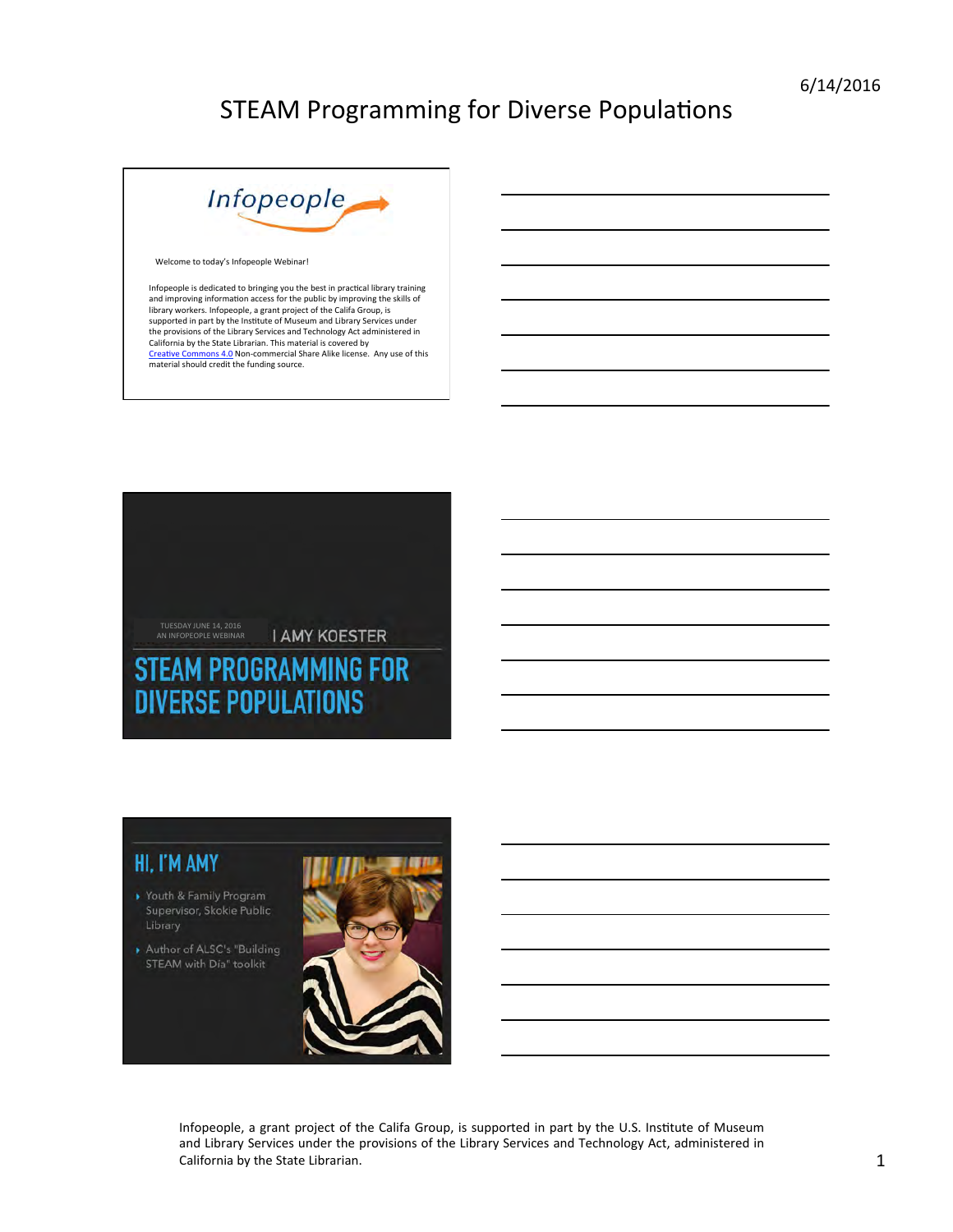#### **OUR AGENDA TODAY**

- STEAM and issues of equity
- STEAM Programs for Diverse Youth
- STEAM Programs for Diverse Teens
- Resources for Program Planning

# **STEAM & ISSUES OF EQUITY**



#### **WHAT IS STEAM?**

- Science, Technology, Engineering, Arts, & Math
- Late 1980s: Governors Education Summit
- ▶ 1990s: Goals 2000 Act
- 2000s: No Child Left Behind
- ▶ 2010s: NGSS & ESSA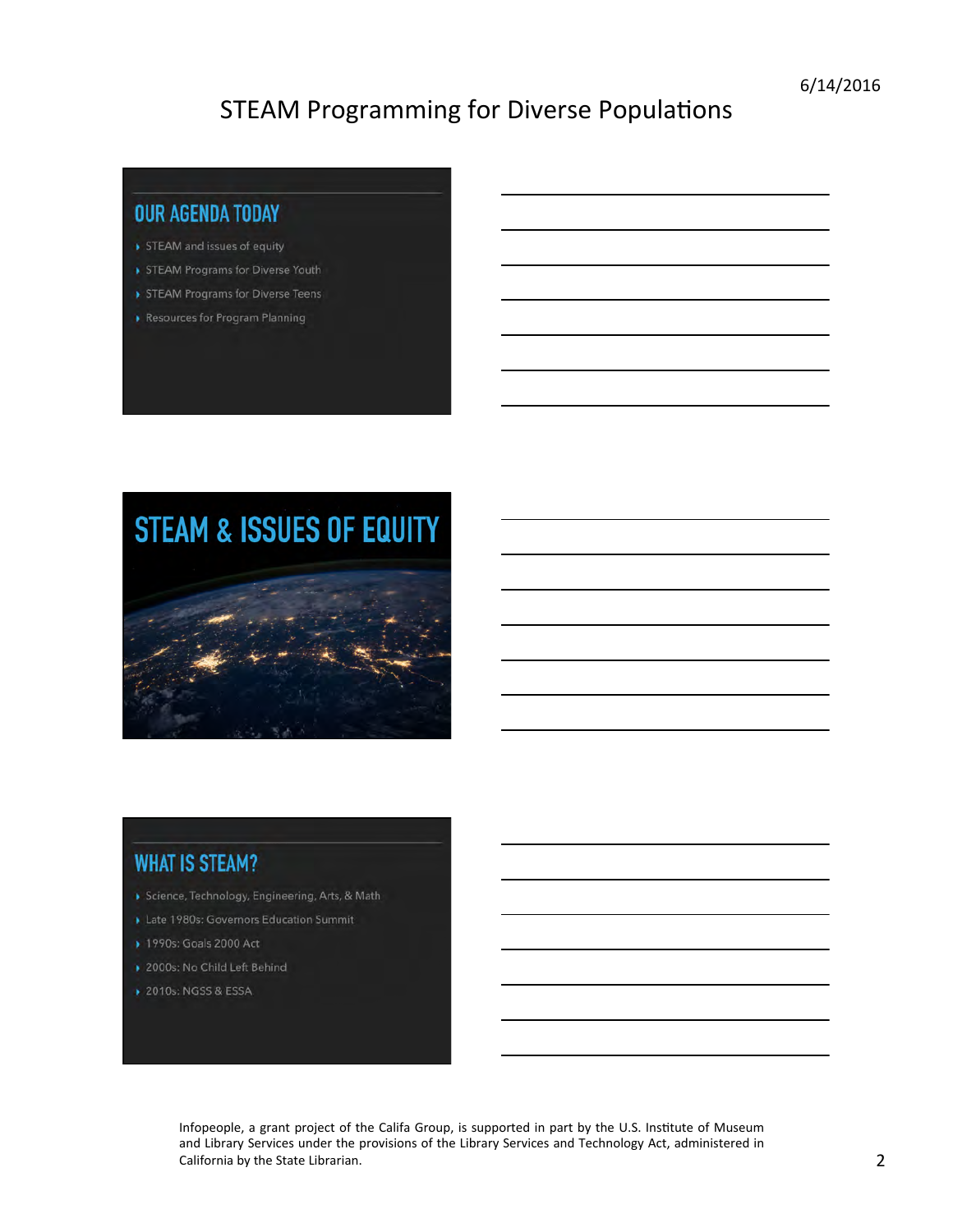#### **WHY STEAM IS AN EQUITY ISSUE**

- People of color are underrepresented in STEM fields.
- People of color are underrepresented in STEM education.
- People of color consistently score below white peers in STEM testing in schools.



HOW DOES STEAM ALIGN WITH **PROGRAMMING GOALS?** 

> **LITERACY, SCHOOL SUCCESS, & LIFELONG LEARNING**

Infopeople, a grant project of the Califa Group, is supported in part by the U.S. Institute of Museum and Library Services under the provisions of the Library Services and Technology Act, administered in California by the State Librarian. 2008 (2008) 2012 12:30 12:30 12:30 12:30 12:30 12:30 12:30 12:30 12:30 12:30 12:30 12:30 12:30 12:30 12:30 12:30 12:30 12:30 12:30 12:30 12:30 12:30 12:30 12:30 12:30 12:30 12:30 12:30 12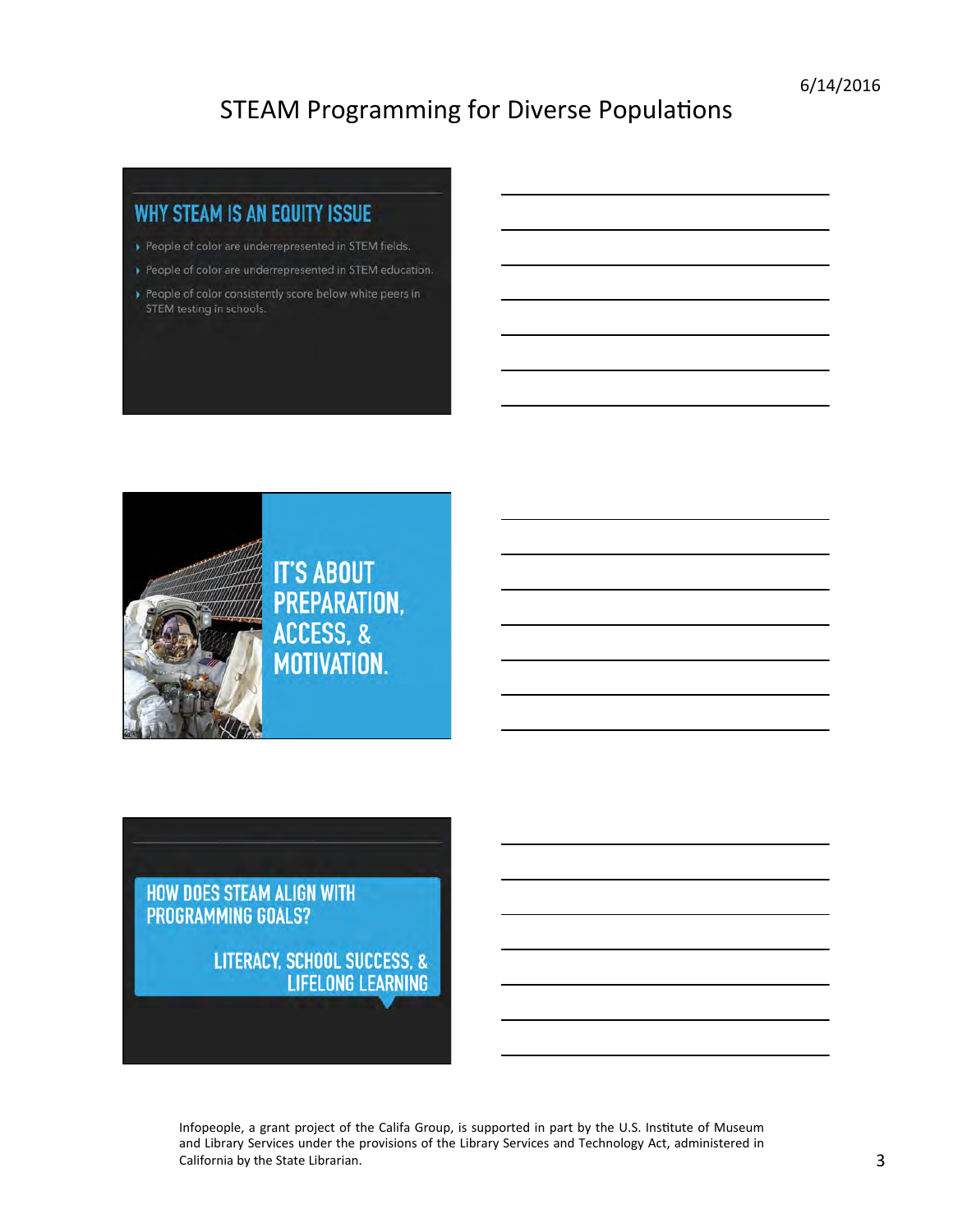

#### **5 TIPS FOR GETTING STARTED**

- Build around diverse books & perspectives
- Partner with professionals

#### **5 TIPS FOR GETTING STARTED**

- Build around diverse books & perspectives
- Partner with professionals
- Make it hands-on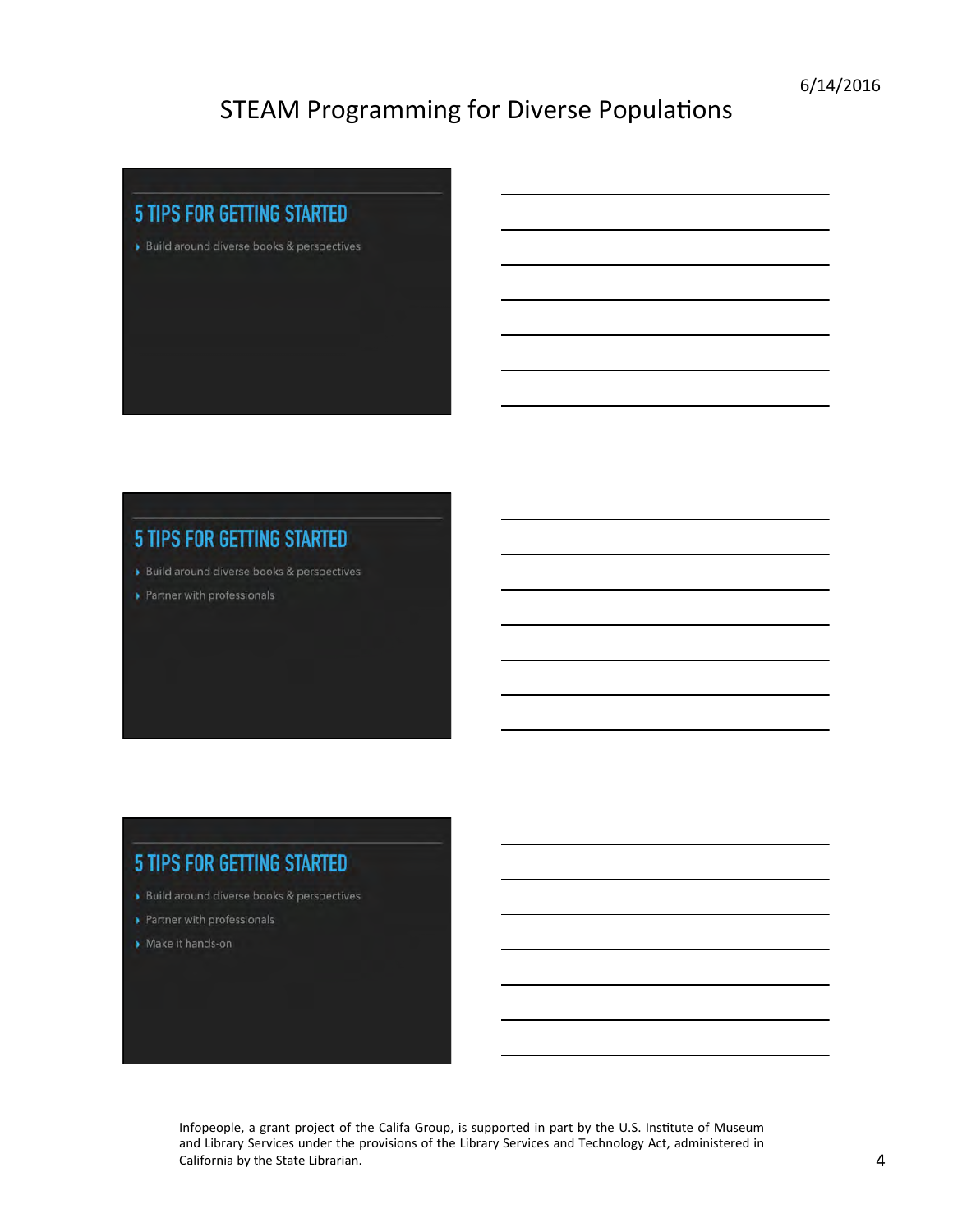#### **5 TIPS FOR GETTING STARTED**

- Build around diverse books & perspectives
- Partner with professionals
- Make it hands-on
- Carve out space for ongoing engagement

#### **5 TIPS FOR GETTING STARTED**

- Build around diverse books & perspectives
- Partner with professionals
- Make it hands-on
- Carve out space for ongoing engagement
- Bring a successful program to a new audience

CONSIDER THE PATRONS WHO REGULARLY ATTEND YOUR<br>PROGRAMS. CAN YOU IDENTIFY POPULATIONS YOUR LIBRARY<br>SERVES WHO ARE NOT COMING TO TRADITIONAL PROGRAMS?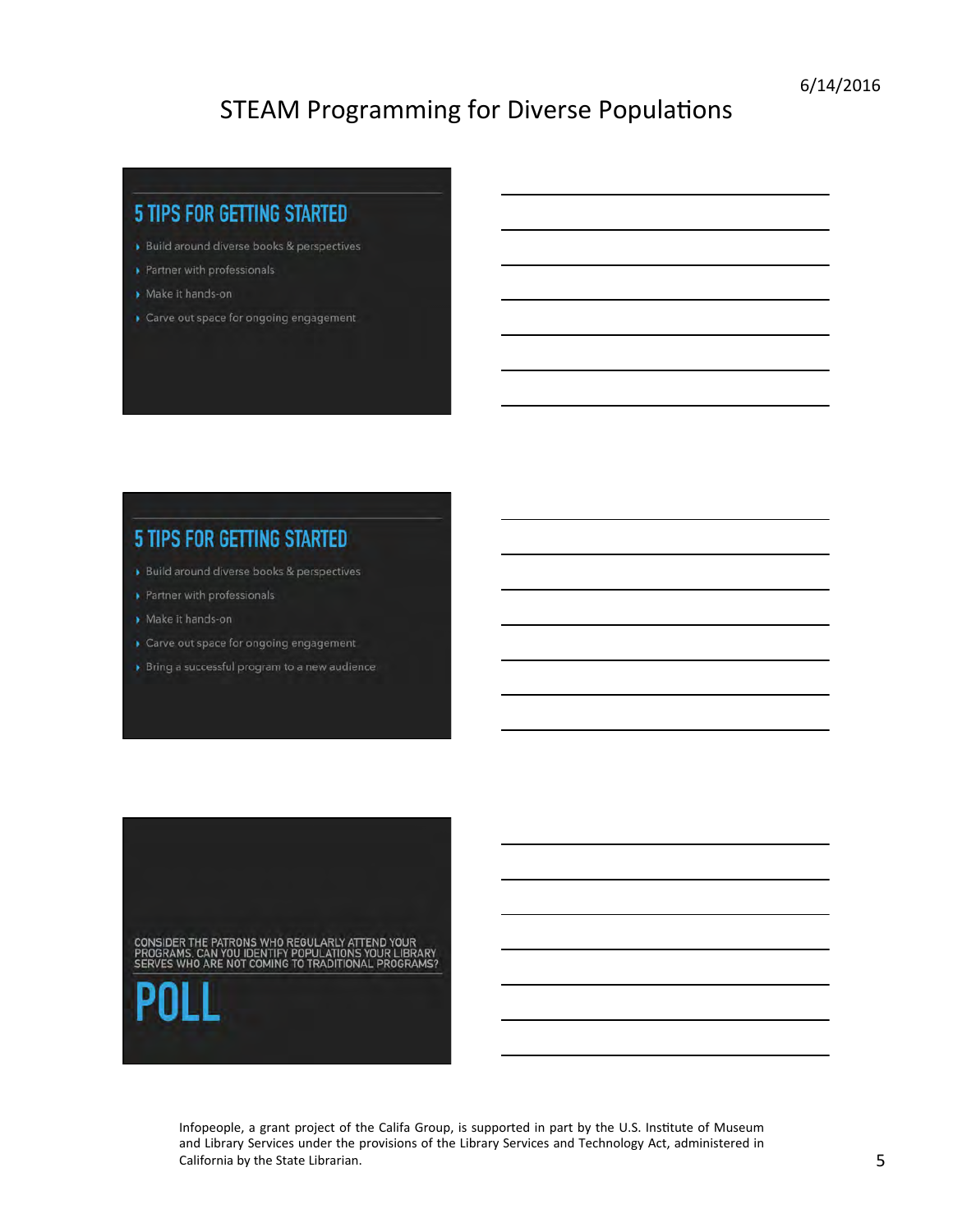





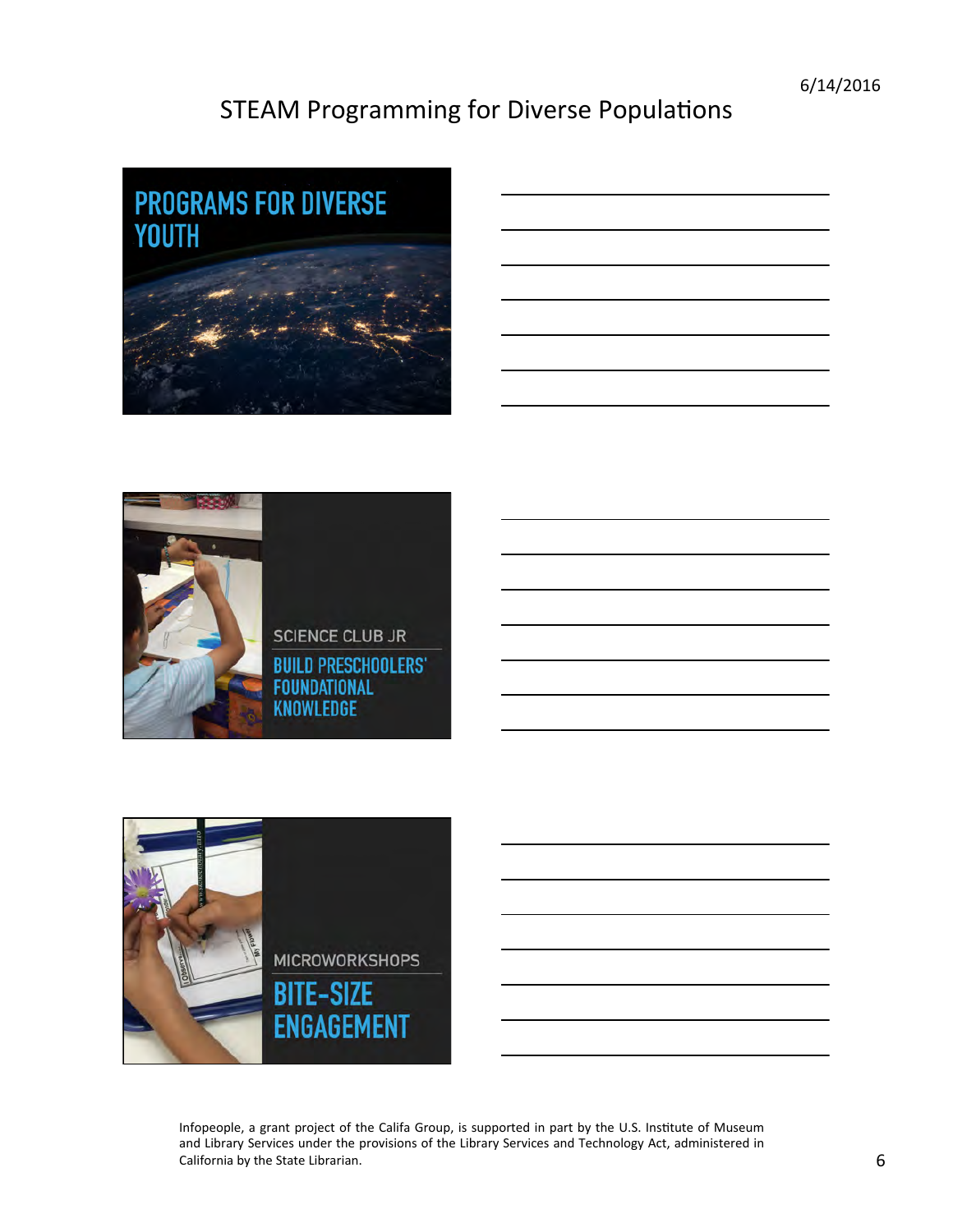





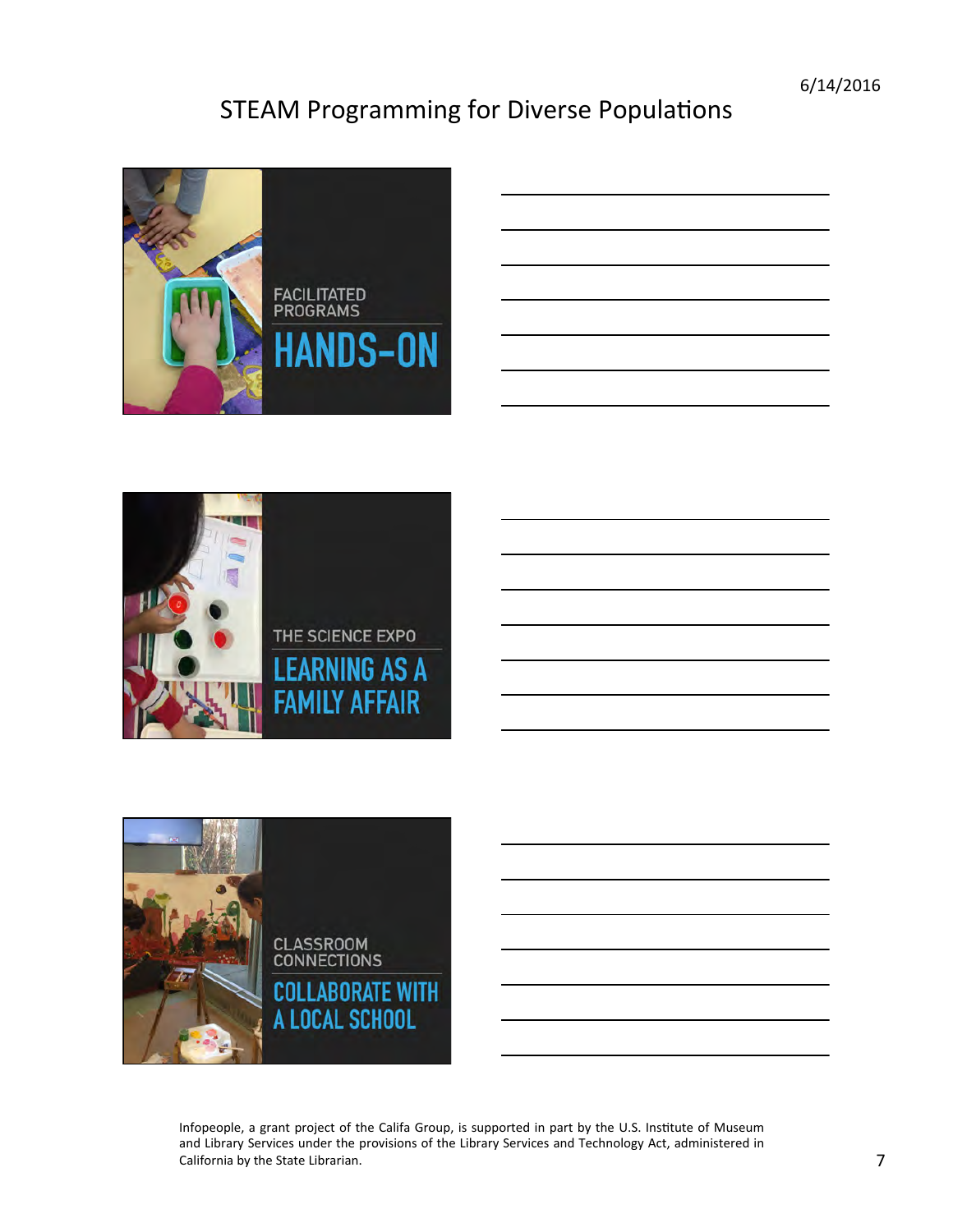

# **PROGRAMS FOR DIVERSE TEENS**





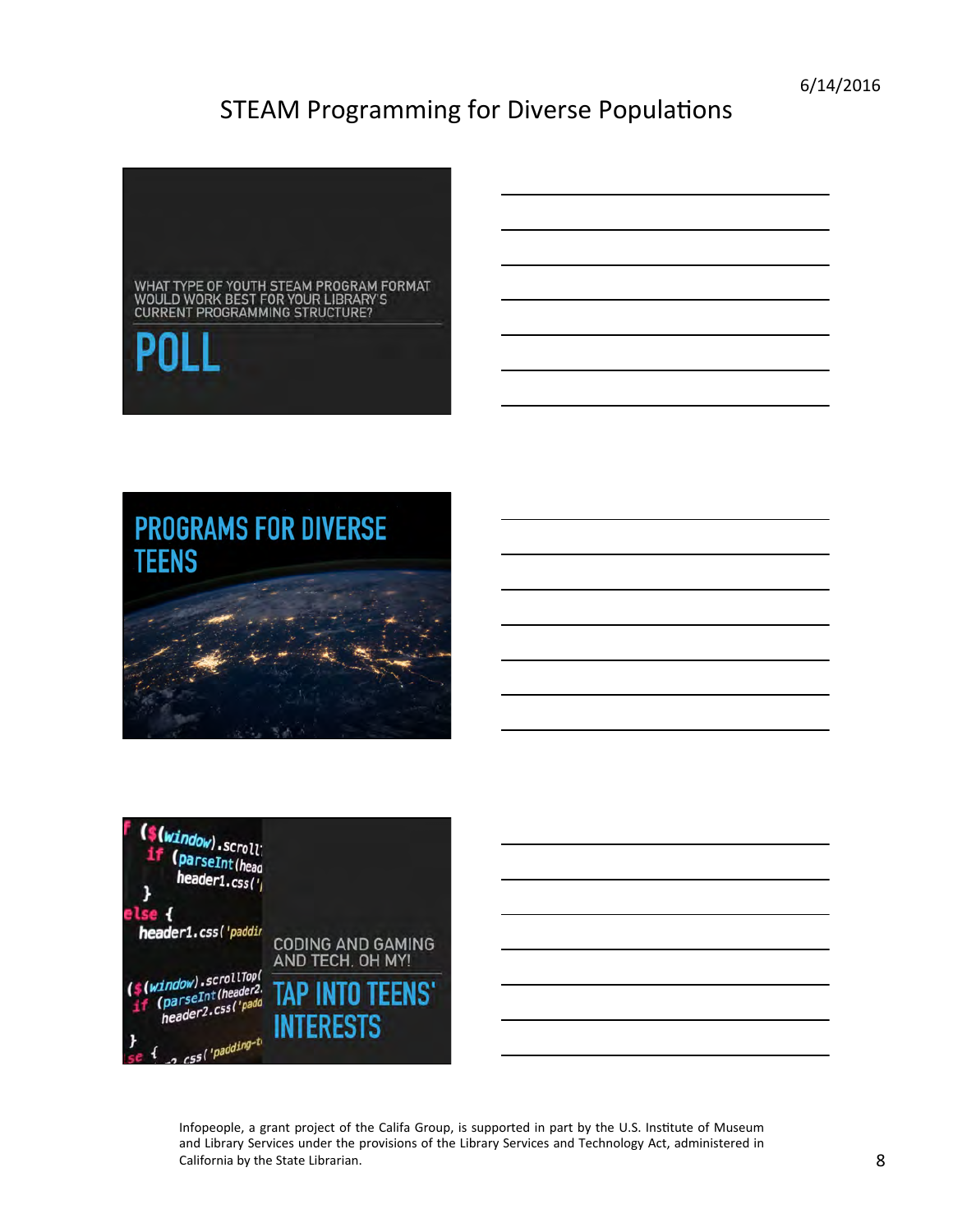

|  |  | <u> London Communication and the communication of the communication of the communication of the communication of the communication of the communication of the communication of the communication of the communication of the co</u> |
|--|--|--------------------------------------------------------------------------------------------------------------------------------------------------------------------------------------------------------------------------------------|
|  |  |                                                                                                                                                                                                                                      |
|  |  |                                                                                                                                                                                                                                      |
|  |  |                                                                                                                                                                                                                                      |
|  |  |                                                                                                                                                                                                                                      |
|  |  |                                                                                                                                                                                                                                      |



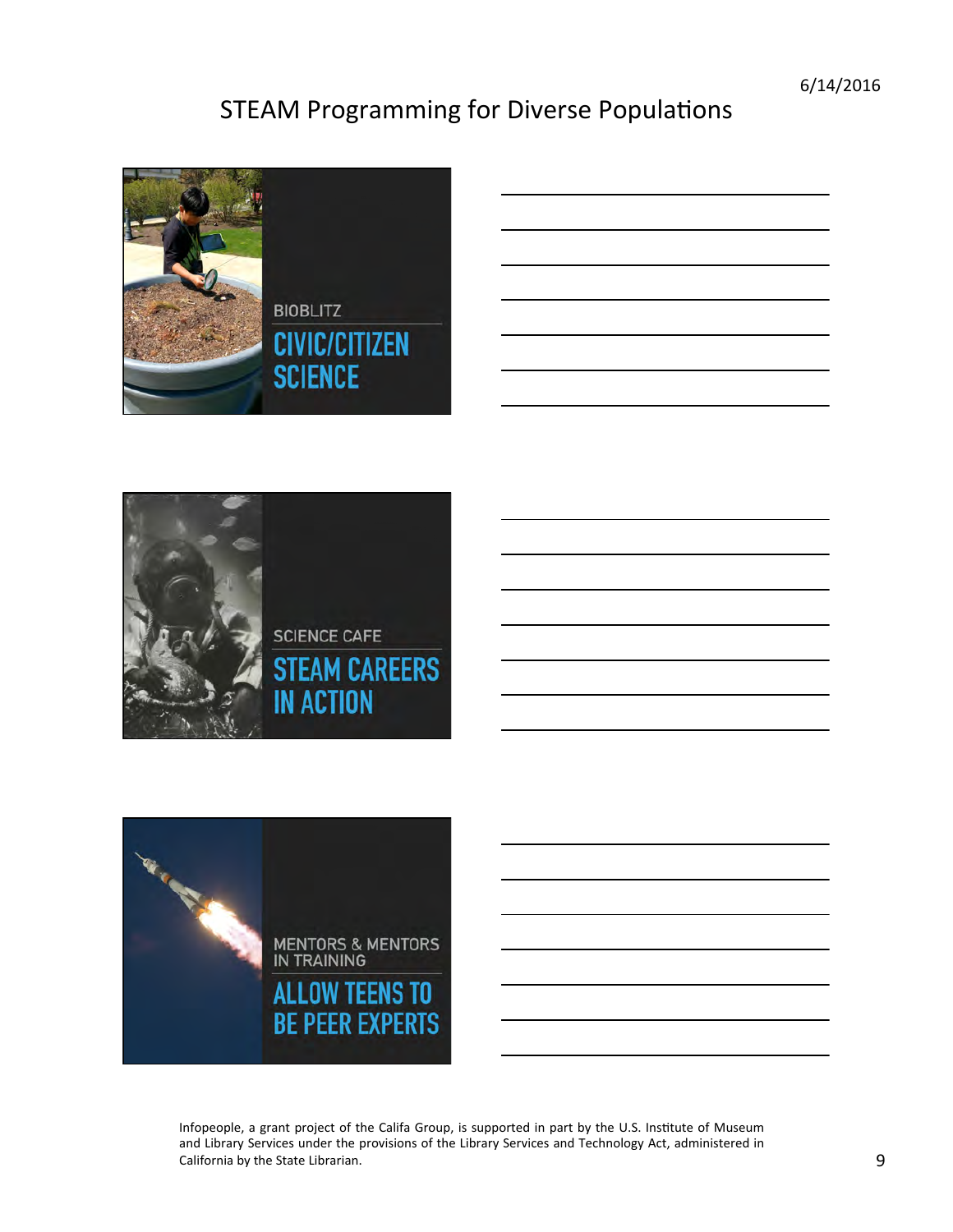6/14/2016 

# STEAM Programming for Diverse Populations



# CONSIDER YOUR FREQUENT TEEN PROGRAM<br>ATTENDEES. CAN YOU ENVISION ANY OF THEM<br>ACTING AS PEER EXPERTS OR MENTORS?

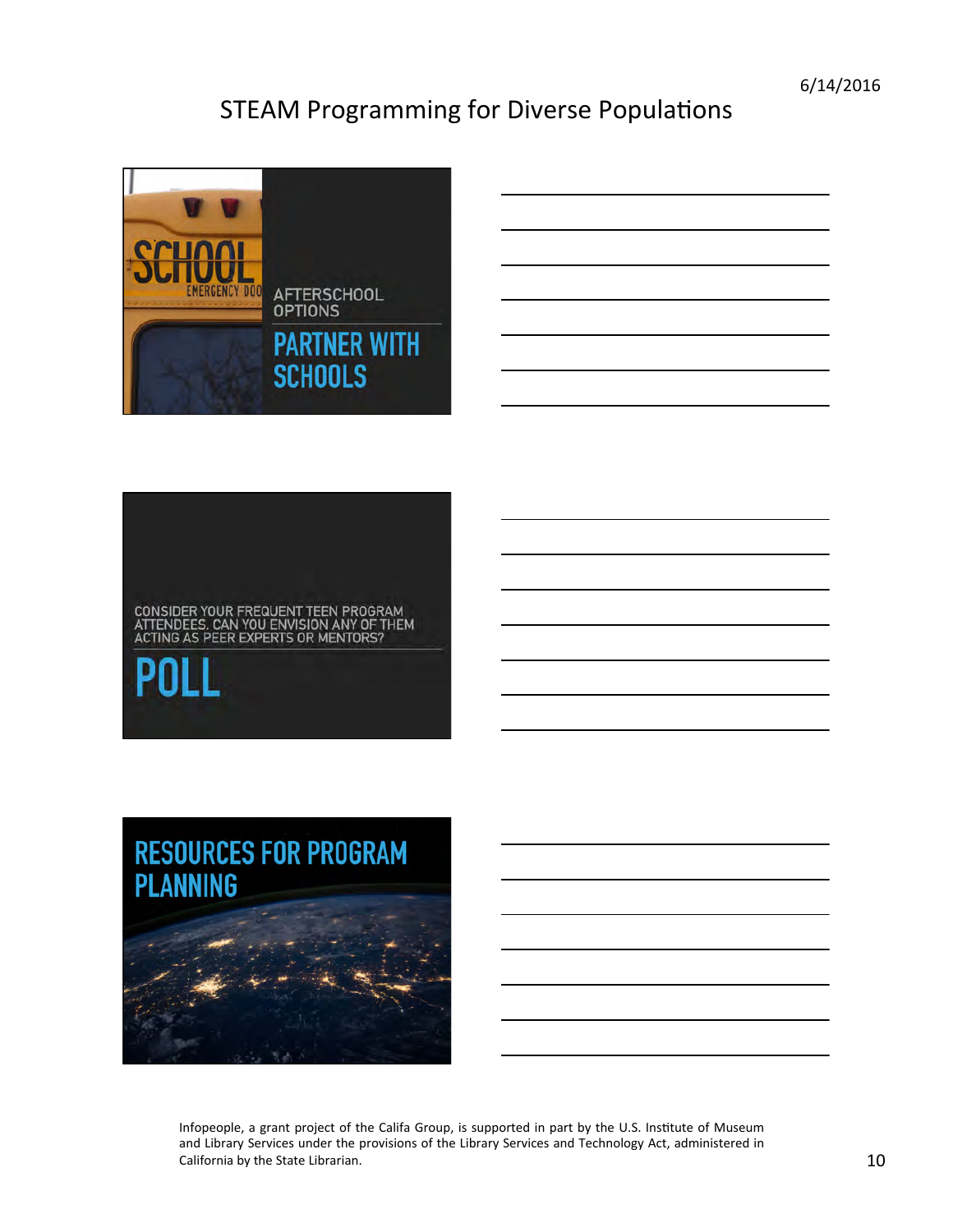#### **PROGRAM-PLANNING RESOURCES**

- Library blogs
- ▶ "Building STEAM with Día" toolkit
- National Geographic
- > Zooniverse
- National Science Teachers Association

#### **CONTACTS FOR COLLABORATION & SUPPORT**

- Your local schools
- Local universities
- STEAM professional organizations
- STEAM businesses
- Other area libraries